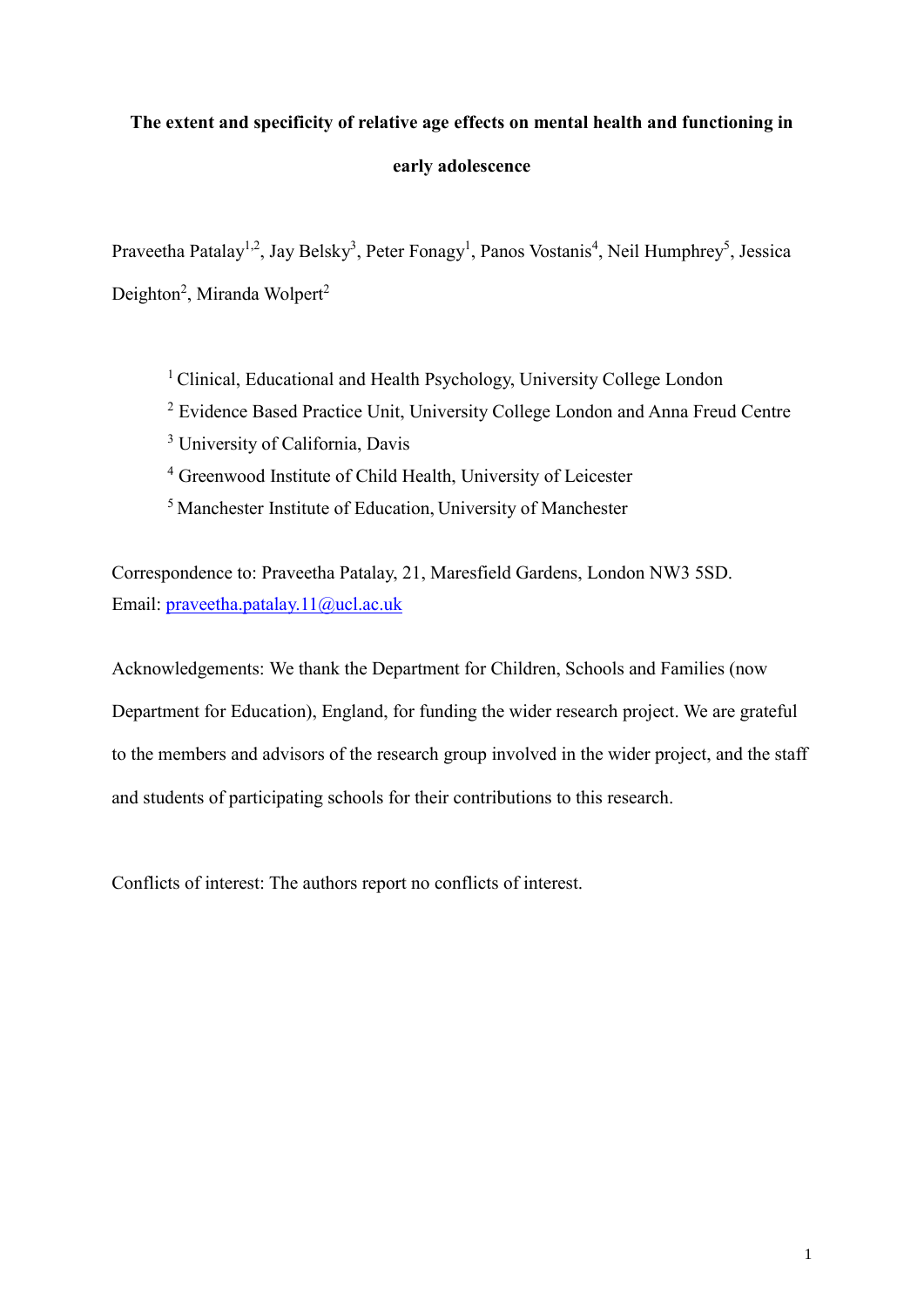# **The extent and specificity of relative age effects on mental health and functioning in early adolescence**

#### **Abstract**

**Background.** Although extensive evidence indicates that being younger within a school cohort is associated with poorer academic functioning, much less is known about such relative-age effects (RAEs) for mental health.

**Methods.** Data from 23,378 11-13 year olds attending state-maintained secondary schools in England were analysed to investigate RAEs on mental health measured using the Strengths and Difficulties Questionnaire. Participants were grouped into oldest, middle and youngest thirds of their academic year based on their month of birth relative to their cohort. Hierarchical linear regression analysis evaluated RAEs and gender- or deprivation-related moderation of such effects.

**Results.** Relatively younger adolescents had significantly more emotional symptoms and peer problems compared to relatively older individuals in a year group, though effect sizes were small. These effects were not moderated by gender or deprivation. Impact of mental health difficulties on other aspects of functioning were also greater among relatively younger children. Larger RAEs are observed in the younger cohort (11-12 years) compared to in the 12-13 year olds, thereby indicating that RAEs might attenuate with age.

**Conclusion.** Being relatively younger than classmates is associated with increased internalising symptoms, poorer peer relationships, and higher impact of mental health difficulties on functioning at school and home. The findings support wider inclusion of relative age in understanding mental health difficulties and its inclusion as a potential risk factor in studies investigating the development of psychopathology, especially for internalising symptoms. Possible mechanisms of the effects detected are discussed. **Key words.** Age within cohort, relative age, well-being, children, school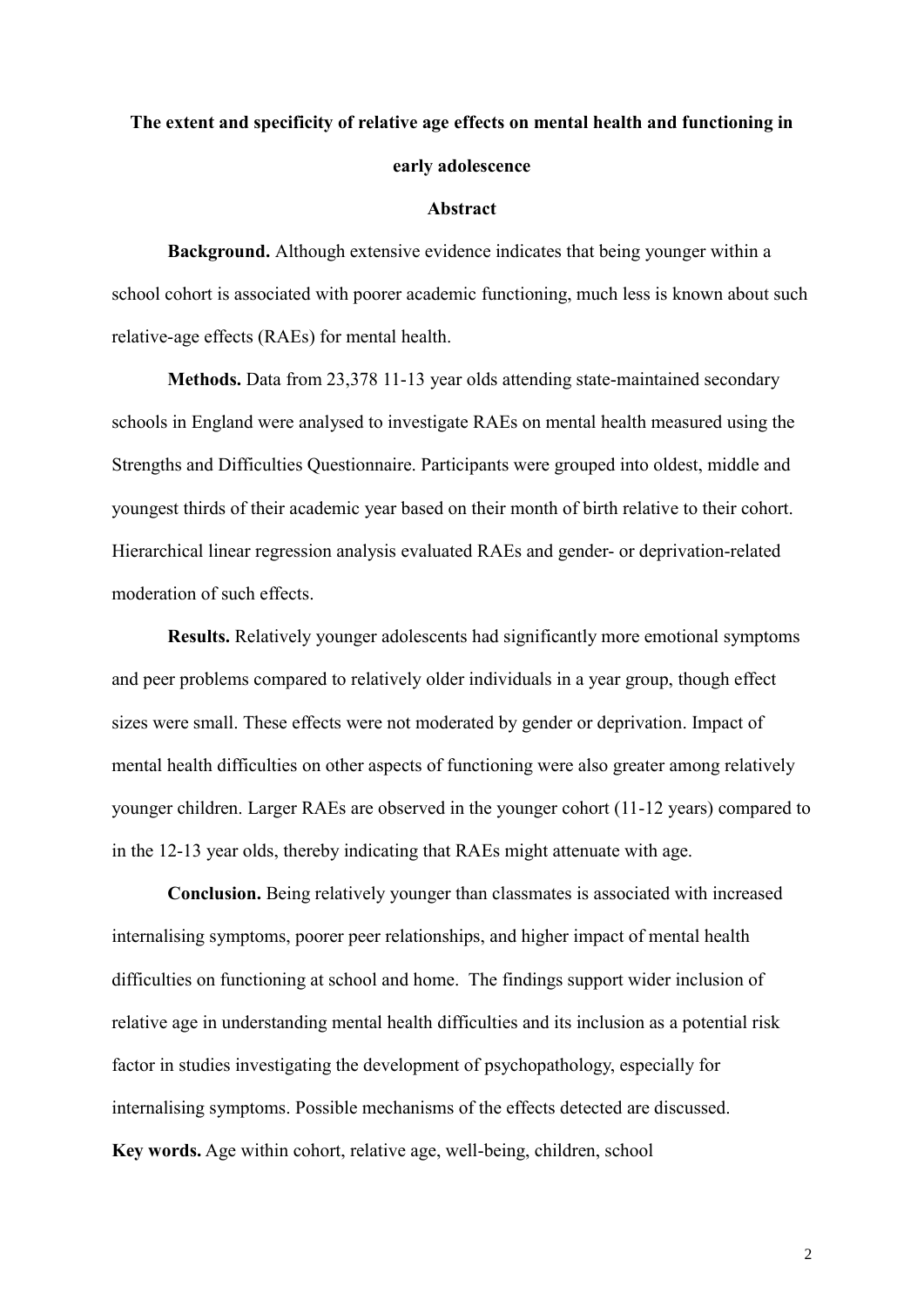#### **Implications and Contributions**

This study demonstrates RAEs on mental health for emotional difficulties and peer problems, which are not moderated by gender or deprivation, but which appear to undermine other aspects of functioning. Though RAEs are small, from the perspective of multiple risks they merit consideration as a contributing factor in the development of internalising symptoms.

#### **Introduction**

Some children in a school year group are older than their classmates and some younger. This is the result of the use of calendar month cut-offs for the selection of cohorts into a year group. For instance, 1<sup>st</sup> September is used as the cut-off for school entry in England, meaning that those born in late August will be nearly one year younger than many of their classmates born in September the previous year. The term r*elative age effects (RAEs)*  is one of several used to describe the bias that disadvantages the youngest children in a given cohort. Whilst the effects of relative age on learning and school performance have been extensively researched [\(1-3\)](#page-15-0), with evidence indicating that younger children are more at risk of poorer grades and of being identified as having special educational needs such as learning disorders [\(4,](#page-15-1) [5\)](#page-15-2), much less RAE research has addressed mental health outcomes.

Only five investigations have focused on RAEs in mental-health-related outcomes. An early study valuating the impact of relative age on youth suicide, found that younger Canadian students within the cohort were more likely to have committed suicide during adolescence [\(6\)](#page-15-3). A second investigation examined referral to psychological services in Northern Ireland, with results showing that younger children within the cohort were overrepresented in referrals to psychological services [\(7\)](#page-15-4). Two studies in British children aged 5- 15 years [\(8\)](#page-15-5) and 3-13 years [\(9\)](#page-15-6) researched the impact of relative age on the Strengths and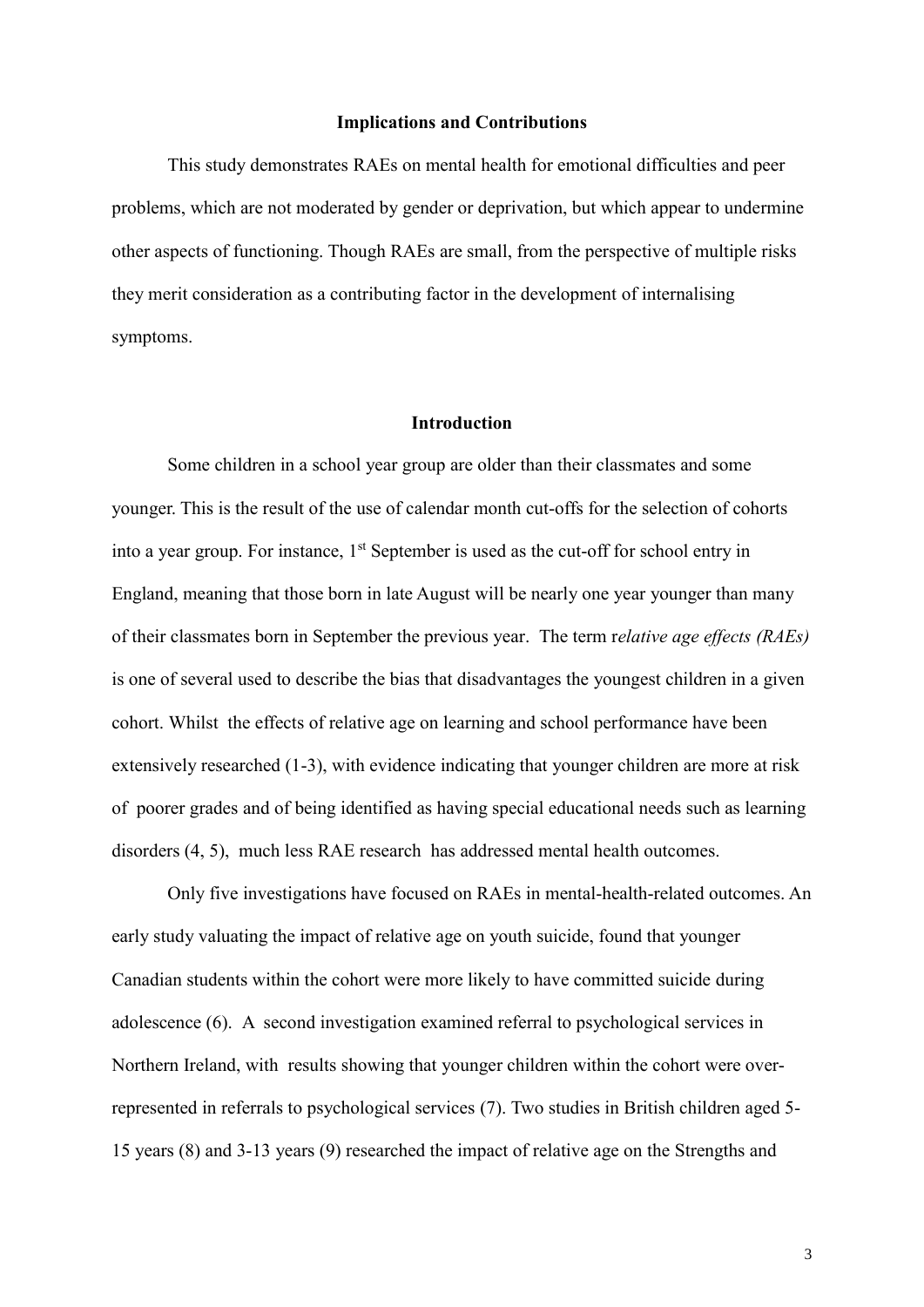Difficulties Questionnaire (SDQ) total difficulties score observing that younger children within cohorts had more difficulties overall. Their analyses also indicate that the negative impact of relative age decreases with age [\(9\)](#page-15-6). Finally, Lien et al [\(10\)](#page-15-7) documented RAEs on specific domains of mental ill-health at the end of secondary schooling (age 15-16 years) in a Norwegian sample and they found younger children manifesting fewer emotional difficulties and greater peer problems. Consideration of moderating effects of gender revealed, however, that whereas younger girls had fewer depressive symptoms than their older classmates, younger boys had more peer problems [\(10\)](#page-15-7). No effects were observed for externalising symptoms, hyperactivity and pro-social behaviour sub-scales, highlighting the relevance of investigating whether relative age is associated with specific types of psychopathology symptoms [\(10\)](#page-15-7).

A focus on the moderating role of gender—and also deprivation – in the Lien et al. work builds on such a focus in prior RAE research on academic outcomes [\(11-13\)](#page-15-8), some of which highlights RAEs in educational outcomes moderated by both gender (e.g. RAEs larger in boys (10)) and deprivation (e.g. RAEs larger in higher SES (10)). Even though the effect of gender and deprivation on mental health is well documented [\(14\)](#page-15-9), it remains unclear whether these factors moderate RAEs in the case of mental health. Thus, the research reported herein investigates the moderating effects of gender and deprivation on mental-health-related RAEs in early adolescence.

Cognitive and mental health RAEs indicate that the negative effect of being relatively younger within cohort decreases as children get older [\(9,](#page-15-6) [15\)](#page-15-10). Therefore, even within the narrow age range examined in this report, we assess RAEs separately in two consecutive cohorts to assess whether they attenuate with age.

Studying mental-health-related RAEs is important because mental health difficulties can impact on many areas of life. Lien et al., [\(10\)](#page-15-7) highlighted the importance of considering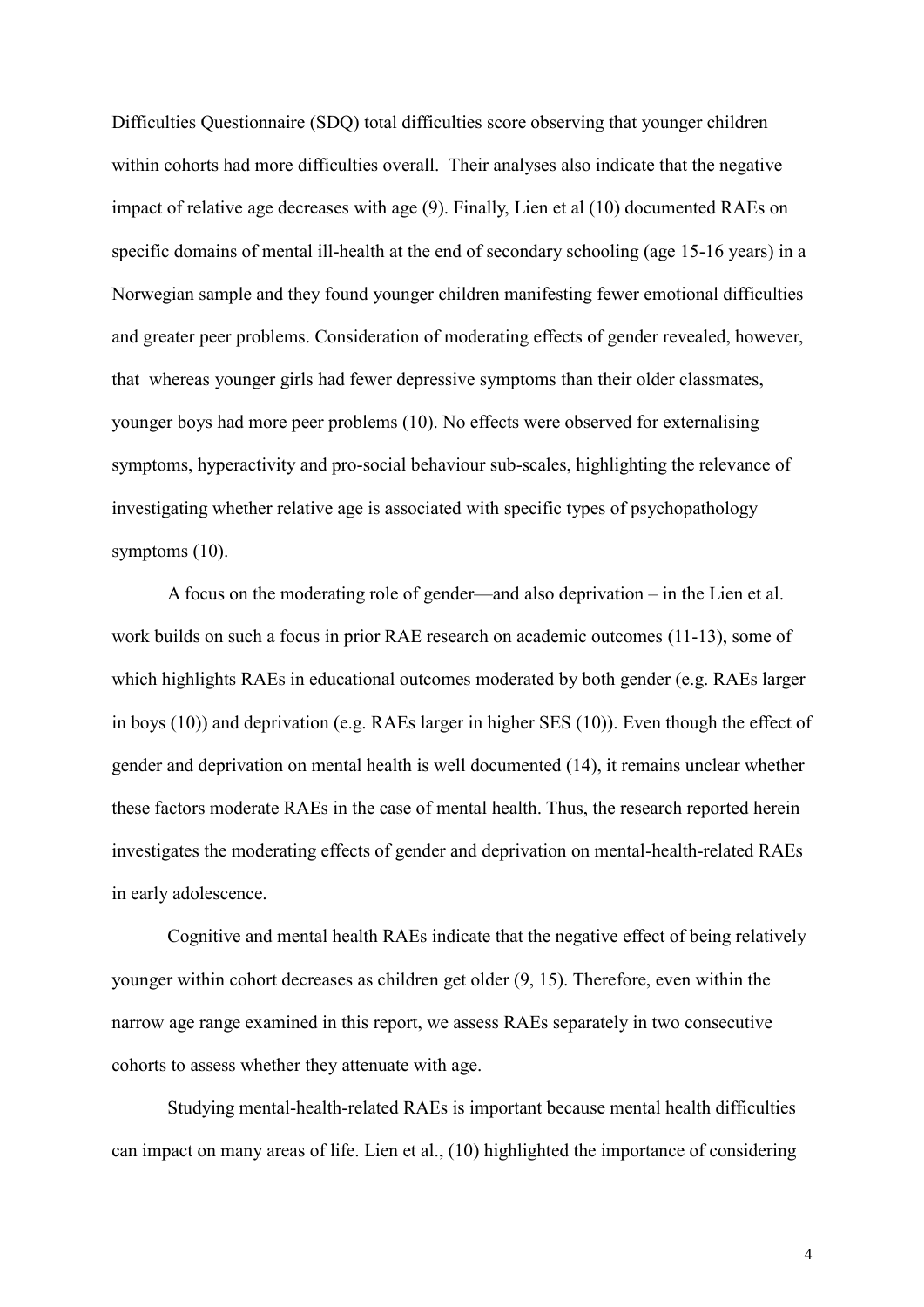*downstream* or *knock-on* effects of mental health RAEs on aspects of childhood and adolescent functioning, such as home life, classroom behaviour and friendships. Such potential derivative effects of mental-health-related RAEs are thus also a focus of the research reported herein.

Thus, the current research evaluates RAEs on five domains of childhood mental health (hyperactivity, conduct, emotional and peer problems, as well as, prosocial behaviour) and on the self-reported impact of these mental health difficulties on functioning in a large school-based sample of 11-13 years old secondary school students in England. Additionally, gender and deprivation are examined as potential moderators and RAEs are investigated separately by cohort. Based on work already cited, it was predicted that younger adolescents in a cohort would experience greater total difficulties than other children, though no specific predictions were advanced with regard to specific problem areas given the limited existing literature on RAEs and specific types of difficulties.

### **Method**

## **Participants**

Students from Year 7 (ages 11-12 years) and Year 8 (ages 12-13 years) in the English school system completed questionnaires as part of a wider study of mental health in schools[\(16\)](#page-15-11). A total of 23,477 (73% response rate) students from 210 secondary schools participated in the wider study. Non-participation was mainly due to absenteeism followed by non-consent (1.25%). A small proportion (0.4%, n=93) of students were excluded from the current report, as they were outliers in terms of year or month of birth and the year group of their school (born a year or two earlier or later than the rest of their cohort). A further five individuals were excluded because they did not complete sufficient items in the measures used in this research.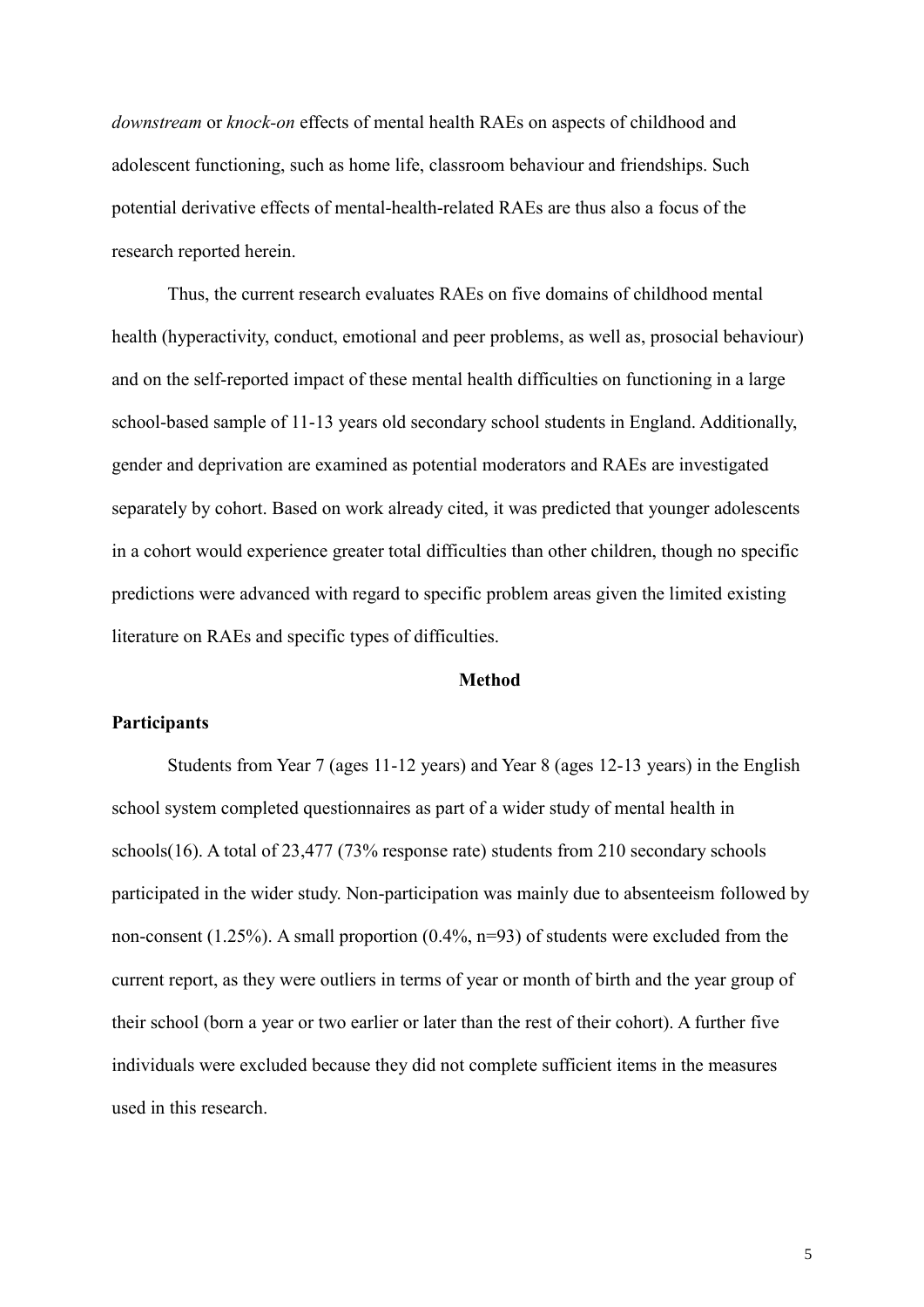The remaining 23,379 participants (Year 7 *N*=15362, Year 8 *N*=8017), comprising the analysis sample were born between September 1996 and August 1998 (age range 11.25- 13.17, mean age=12.05,SD=.56). Just about half, 50.4% (N=11780), were female. The majority, 76.3%, were classified as being White followed by 9% Asian, 5.9% Black, 3.9% mixed ethnic background, 1.1% other ethnic groups and for 3.9% ethnicity information was unavailable. 19.2% (N=4489) were eligible for free school meals - a proxy for deprivation [\(17\)](#page-15-12). Relative to the country (16), the analysis sample had higher proportions of ethnic minorities (24% vs. 18%) and individuals eligible for free school meals (19% vs. 13%).

## **Procedure**

Computer-based surveys were completed by pupils within the normal school day. All students in a particular Year-group (7 or 8) in the school were eligible to participate. Information was sent to parents prior to data collection giving parents the opportunity to opt their child out from participating in the study. Additionally, participants had the research explained to them (in writing and orally), and were afforded the opportunity to decline participation. Student demographic information was obtained from linking records to the National Pupil Database, which is a nationally held dataset with school-related data on all pupils in England. The institutional research ethics committee of University College London reviewed the study and approved the data collection.

## **Measures**

*Relative age.* Information about the month and year of birth for all participants was available via school records through the national pupil database. Based on their month and year of birth, they were divided into three relative age groupings, following the strategy of evaluating RAEs used by others  $(8, 10)$  $(8, 10)$ : 1) Oldest: born September to December (N= 7837), 2) Middle: born January to April ( $N= 7676$ ), and 3)Youngest: born May to August ( $N=$ 7866).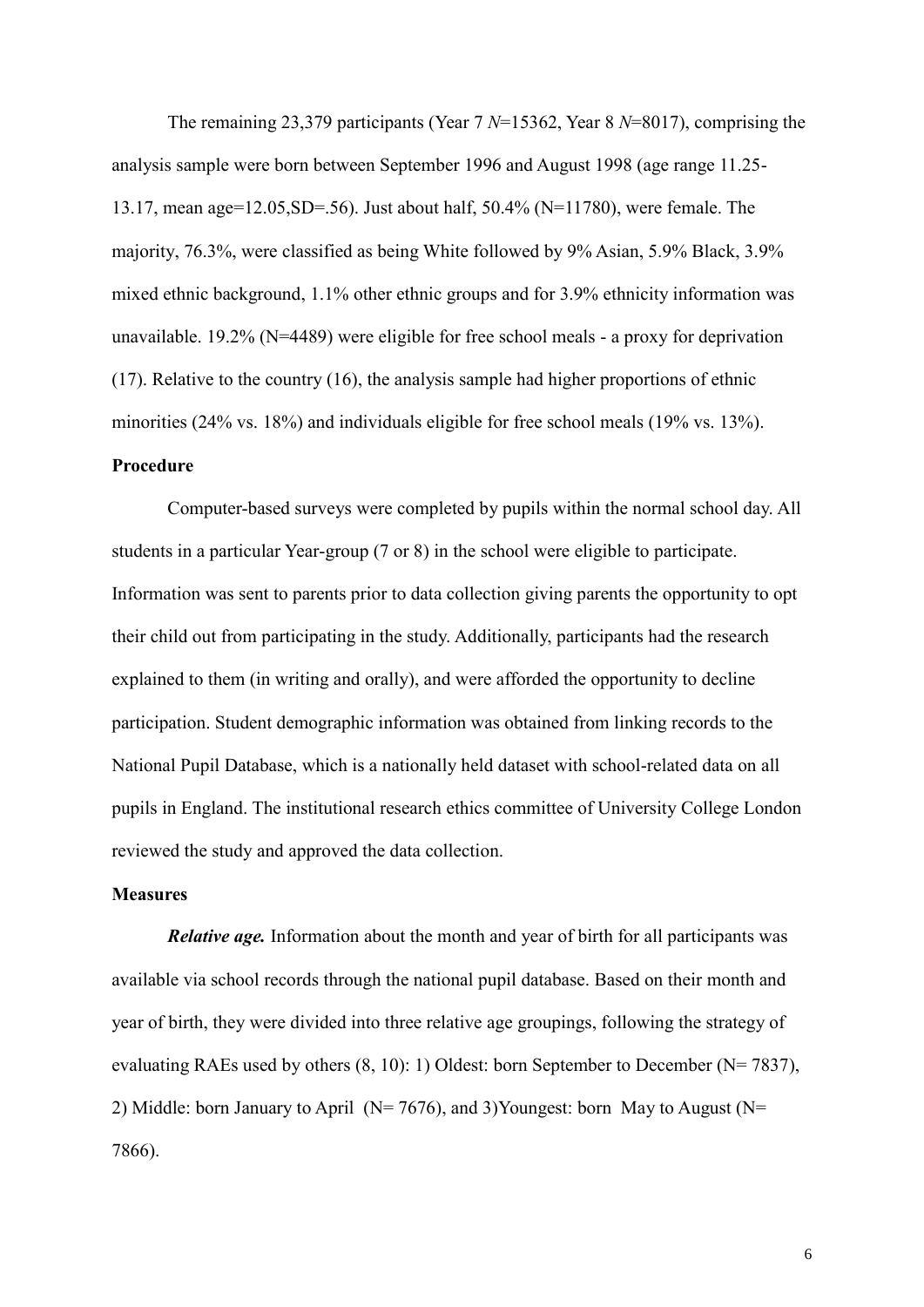*Mental health.* The Strengths and Difficulties Questionnaire (SDQ) [\(18\)](#page-15-13), is used here as a measure of mental health and related difficulties (e.g., peer problems). This measure was selected as it is a widely used in research on young people and affords comparisons with previous RAE studies that relied on this measure [\(8,](#page-15-5) [10\)](#page-15-7). The SDQ is a 25-item self-report measure consisting of five 5-item sub-scales: hyperactivity, emotional symptoms, conduct problems, peer problems and prosocial behaviour. In the current sample alpha estimates were hyperactivity .73, emotional symptoms .72 , conduct problems .66, peer problems .61 and prosocial behaviour .69; indicating that many of the scales have poor internal consistency, which is not an uncommon finding with this measure [\(19\)](#page-15-14). The four difficulty scales (emotional, peer, conduct and hyperactivity) are summed to create a total difficulties score. The scale have threshold scores to indicate clinical levels of problems (scoring and threshold details are available on http://www.sdqinfo.org).

*Impact.* The impact supplement of the SDQ assesses whether mental health problems affect other areas of the young person's functioning. The supplement starts with the question 'Overall, do you think that you have difficulties in one or more of the following areas: emotions, concentration, behaviour or being able to get on with other people?' and in the case of an affirmative response, participants answer five items (one concerning distress and four concerning impact on home-life, friendships, classroom learning and leisure activities) which are summed to create a total impact score.. A negative response to the initial item about presence vs. absence of difficulties results in a total impact score of 0. In the current sample 187 participants (0.8% of total sample) did not complete the items of the impact supplement.

*Gender and socio-economic status (SES).* Gender was recorded and coded 0=male, 1=female. As in other school-based research [\(17\)](#page-15-12), socio-economic deprivation was coded in terms of eligibility for free school meals (0=not eligible for FSM, 1= eligible).

## **Analytic approach**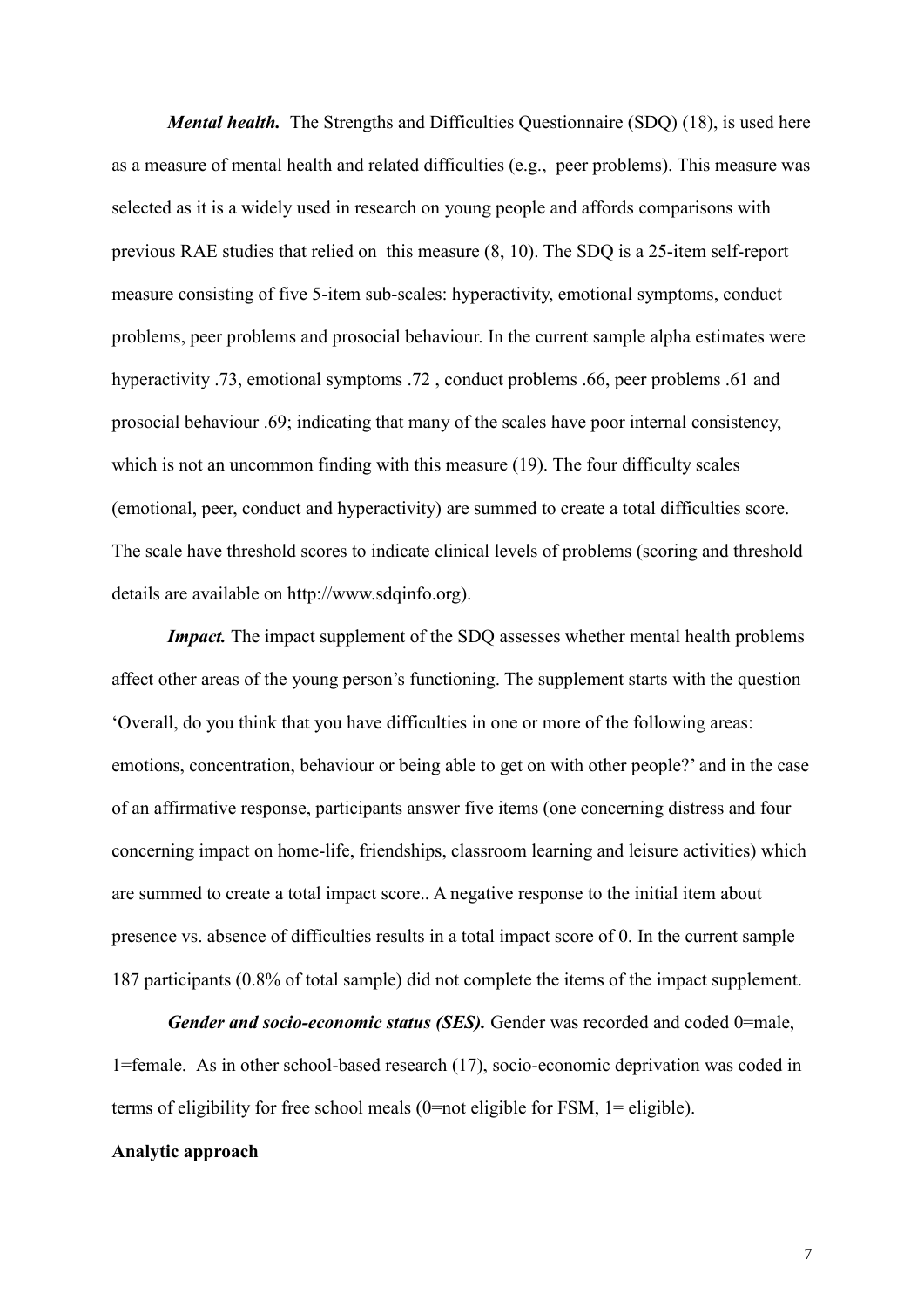First, descriptive analysis present demographic data across the three relative age groups and preliminary analysis to examine group differences in socio-demographic characteristics is carried out. Mean scores and proportions above the clinical threshold are presented for each of the mental health sub-domains, total difficulties and impact for each relative age grouping. To examine the contribution of relative age as a predictor of mental health difficulties, *hierarchical multiple regression models* were constructed to examine these effects across all outcomes (the mental health sub-scales, total difficulties score and impact score). In each model gender and SES (and their interaction) were included in the first step of analysis, followed by relative age in the second step (dummy coded with the oldest third as the reference category). In the third and final step the interactions between gender and relative age and SES and relative age were included to investigate possible moderation effects. In addition, whenever significant RAEs were detected, secondary analyses were conducted separately by year-group (Year 7 or 8) to illuminate any effect of age in moderating RAE effects.

#### **Results**

Descriptive statistics for the study variables are included in Table 1. Evaluation of group differences on key socio-demographic characteristics of interest in this study revealed no significant differences in gender proportions ( $\chi^2$  (2)=1.43, p=.49) and deprivation (proportion eligible for FSM,  $\chi^2$  (2)=1.22, p=.54).

Results of the hierarchical linear regressions, presented in Table 2, revealed significant main effects of gender and deprivation in the case of all outcomes. Specifically, girls scored higher than boys on emotional symptoms and prosocial behaviour and lower than boys on hyperactivity, conduct and peer problems. Deprivation was associated with more difficulties in all areas of mental health and with impact. With regard the primary focus of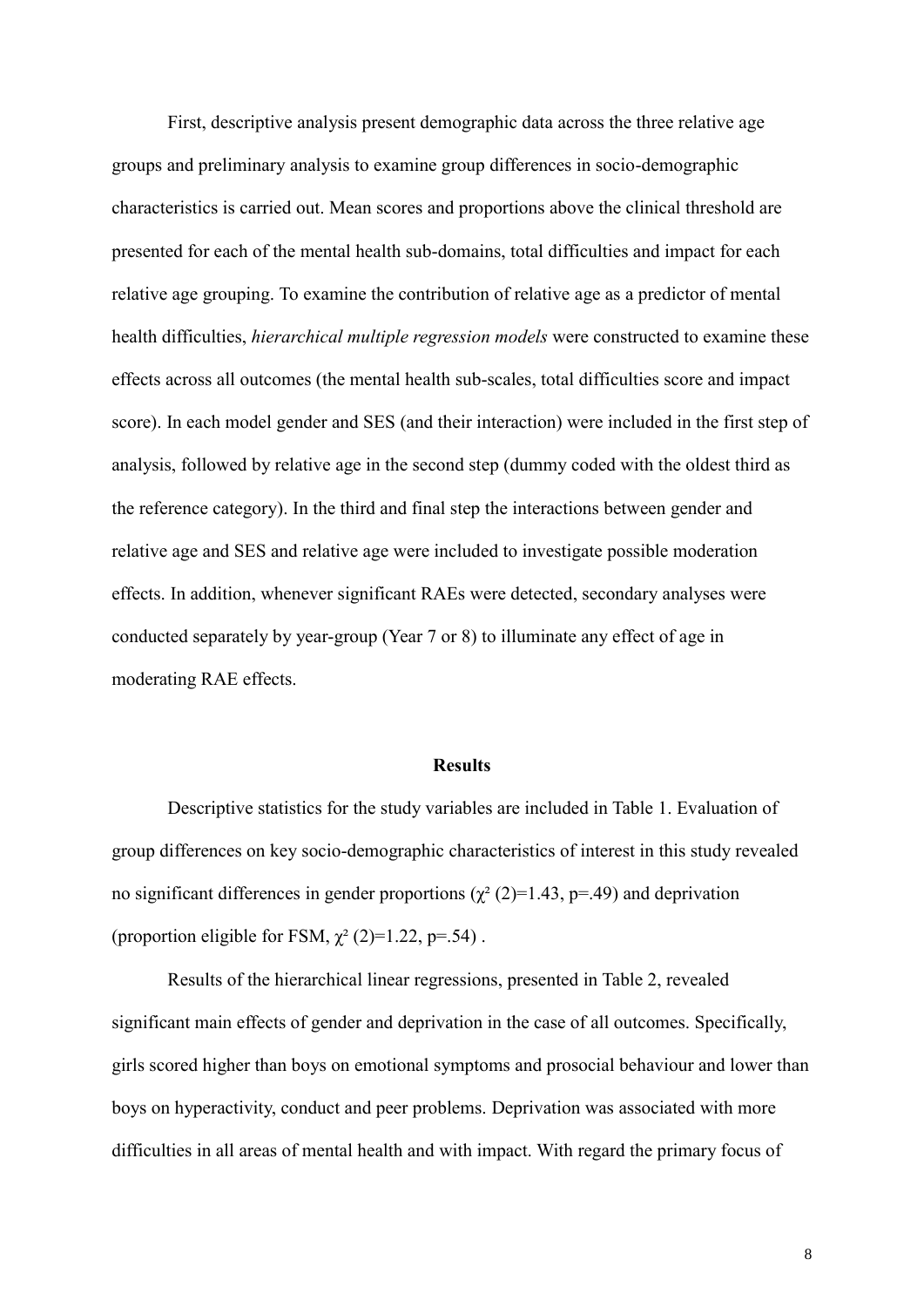inquiry, RAEs, these proved significantly related to the outcomes only in the case of emotional symptoms, peer problems, total difficulties and total impact. Comparing the youngest third to the oldest third of students indicates that the youngest third report significantly more symptoms for the emotional ( $\beta$  = .04, 95% CI .03-.06) and peer problem ( $\beta$  $= .06, 95\%$  CI .04-.07) sub-scales and total difficulties (β = .03, 95% CI .02-.05) and total impact ( $\beta$  = .03, 95% CI .01-.04). The standardised coefficients for relative age comparing the middle third to the oldest children in a year group indicate significantly more symptoms for both the emotional ( $\beta$ =.02, 95%CI .01-.04) and peer related difficulties ( $\beta$  = .04, 95% CI .02-.05) in the middle third of the cohort. Inclusion of interactions between relative age and gender and deprivation in Step 3 did not significantly improve the model for any of the mental health and impact indicators (all  $\Delta R^2$  = .000)*.* 

Analyses conducted separately in the two year groups to illuminate any agemoderated RAE effects are presented in Table 3. Results indicate that RAEs are more prominent in the younger group, aged 11-12 years, than in the cohort aged 12-13 years. The difference is especially striking for emotional symptoms where RAEs are entirely absent in the older cohort.

## **Discussion**

Mental health difficulties are highly prevalent in young people. Understanding risk and protective factors associated with developing symptoms is of practical importance [\(20\)](#page-15-15). The current study thus aimed to determine if being younger within school cohorts adversely affected sub-domains of mental health in early adolescence, a previously unexplored research question. Toward this end, we took advantage of a large school based data set of children aged 11-13 years in 210 secondary schools in England.

The RAE results on SDQ total difficulties are in line with previous findings [\(8,](#page-15-5) [9\)](#page-15-6), who reported that total difficulties are highest in the youngest third of students in a cohort.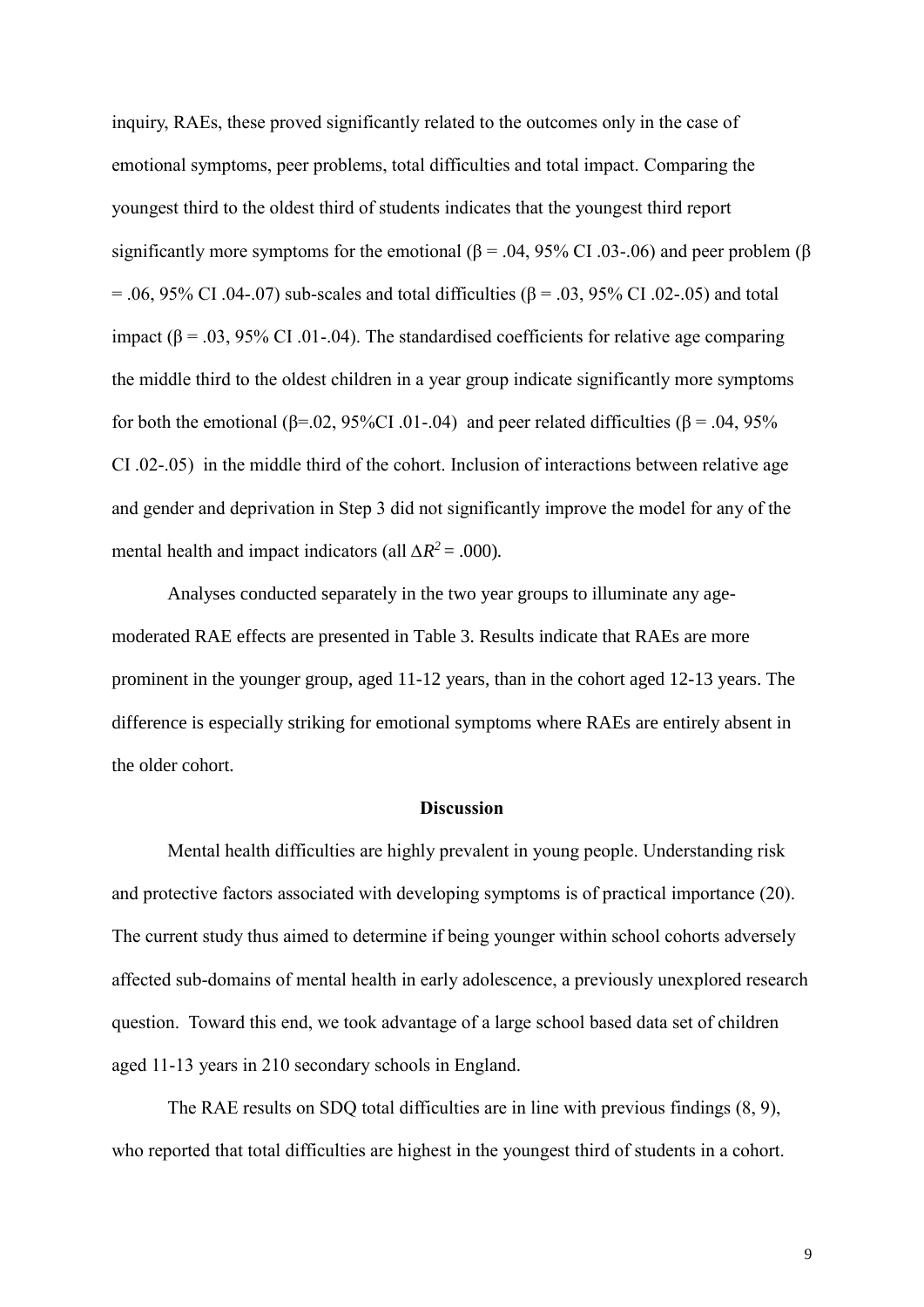However, when it came to considering particular types of problems in the current inquiry, the mental-health disadvantage evident in younger children only emerged in the case of emotional symptoms and peer problems and not for conduct problems, hyperactivity or prosocial behaviour. Apparently, then, relative age only played a role in children's affect, thereby resulting in higher risk of internalizing symptoms, which includes symptoms of anxiety and depression. This impact of relative age could have longer term consequences as symptoms in childhood and adolescence are a pre-cursor for adult depression and psychopathology [\(21\)](#page-16-0).

It is important to note that the detected RAEs proved to be small effects in terms of effect size, though at the population level still confer significant risk. The relevance is made clearer when we observe the proportions of young people with clinical levels of problems based on relative age groupings – based on the clinical threshold scores of the scales, there is a 1.2% difference between youngest and oldest students (12.2 vs. 11%) for emotional problems and a 4% (19.8 vs. 15.8%) for peer problems. The discrepancy is even more marked when considering only the younger cohort in the study, where a 2.2%, 4.7% and 3.5% difference in clinical cases between the youngest third and oldest third is observed for, respectively, emotional symptoms, peer problems and impact. The results support suggestions that youngest members of the cohort might have more difficulty being accepted by their peers [\(10\)](#page-15-7), which is consistent with evidence indicating that they are much more likely to be bullied than other children [\(9\)](#page-15-6). Conceivably, difficulties in reading, communication and attainment that are experienced by younger students, especially in the earlier years in school, might have an adverse impact on their socialization within their peer group [\(22,](#page-16-1) [23\)](#page-16-2).

Analysis examining the potential role of gender and deprivation on RAEs failed to provide any evidence of moderation of RAEs by these factors, though as expected, greater deprivation predicted more difficulties across all outcomes. The null moderational results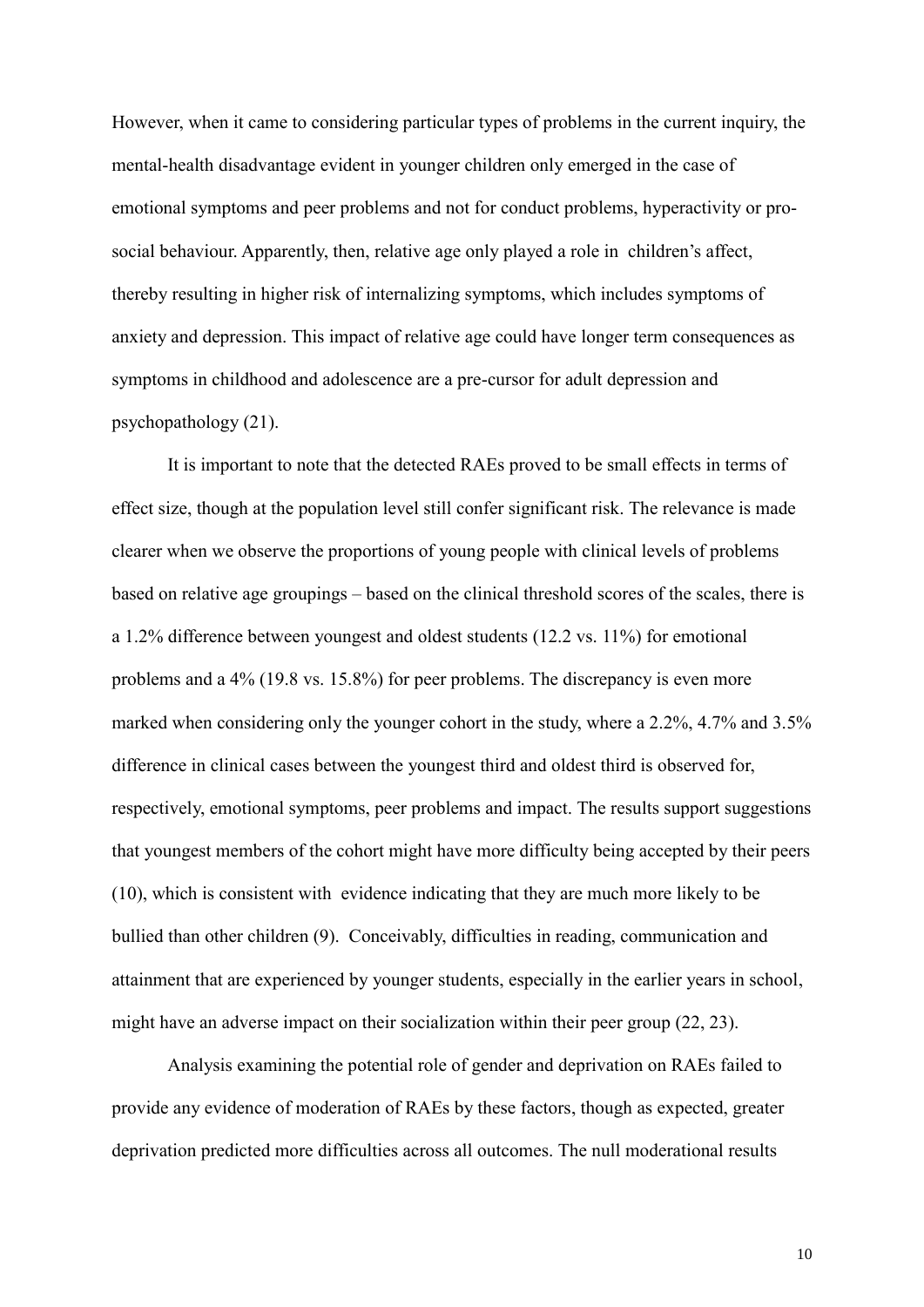suggest that the effects of relative age are distinct from gendered expressions of psychopathology and that relative age is an independent risk factor in predicting more internalising symptoms and peer problems for younger children within cohorts. These nongender-related results are notably different from those from the Norwegian study of 15-16 year olds which only found a significant negative effect of relative age on peer problems in the case of males [\(10\)](#page-15-7). Recall, too, Lien and colleagues' [\(10\)](#page-15-7) finding that only females showed RAEs for emotional symptoms– and then in a direction opposite to that predicted and documented herein (i.e. oldest females had more emotional symptoms than youngest females). The differences in results across these two studies could be accounted for by either the different age groups explored (11-13 vs. 15-16 years) or be indicative of cross-country differences in practice, whereby relative age mental health risks are more pronounced in England than Norway. If the former were the case, as children move into adolescence and both neurological and biological correlates become more gendered [\(24\)](#page-16-3), gender-moderated RAEs as observed by Lien et al. could emerge in middle adolescence.

In terms of cohort differences, within the two consecutive cohorts that the current study covers, we observe that relative age effects are stronger in the younger cohort aged 11- 12 years. This is in line with findings on attainment that suggest the strength of RAEs decrease with age [\(25\)](#page-16-4). Developmentally this is not a surprising finding, as at younger ages the developmental differences that a year confers are more marked when compared to during adolescence. This may help to explain the results of Lien et al. (2005) who discerned virtually no RAEs for mental health among 15-16 year olds. It can also be expected from our and Lien et al.'s findings that RAEs might be more marked for internalising symptoms in even younger children than those included in these two studies. Even if this proves to be the case, it is possible that such age-related RAEs could be a function, to some extent, of developmental differences in symptoms.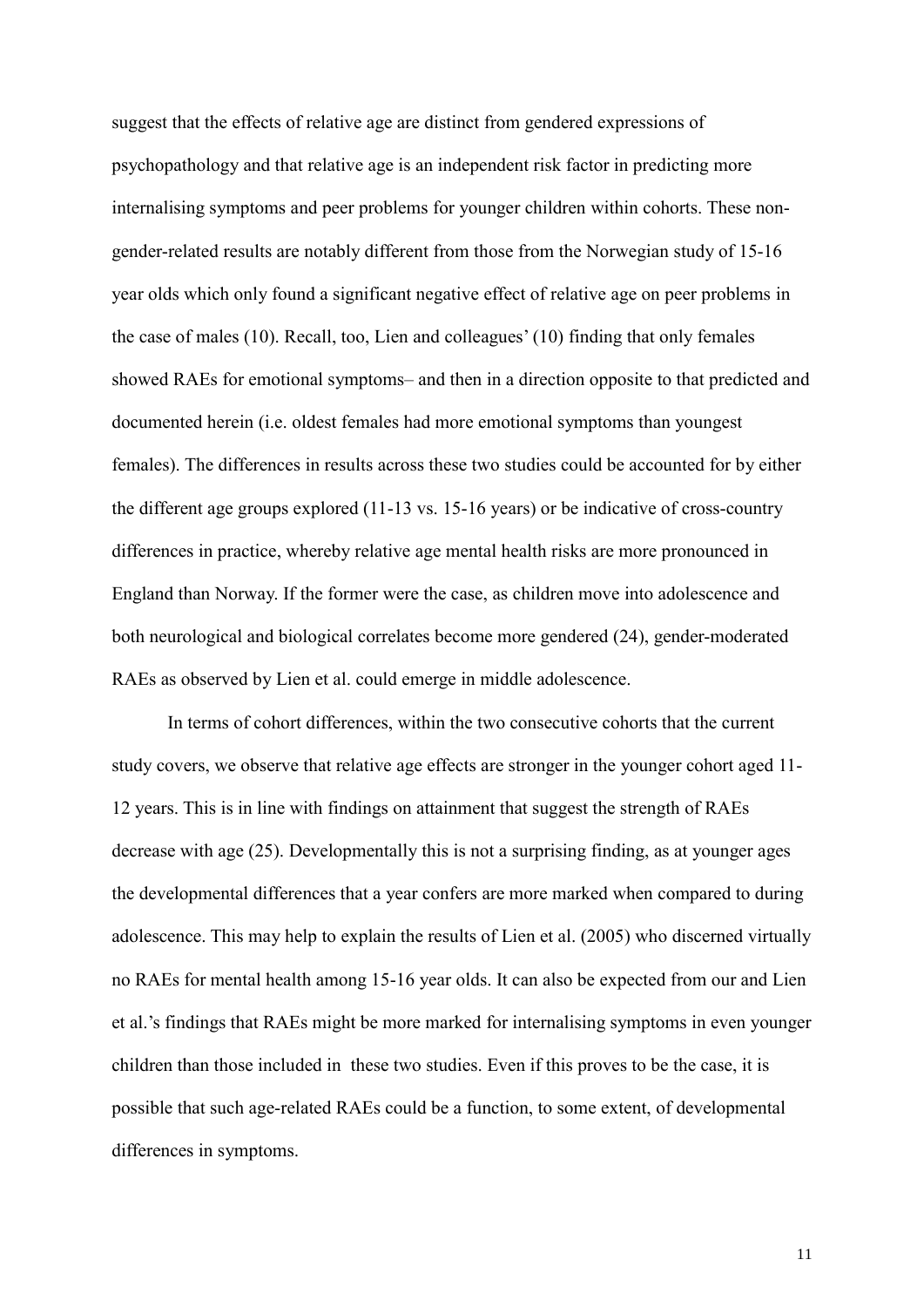The results on impact provide fresh insight into the possible mechanisms involved in the relative age disadvantage in a diverse range of domains. So far, due to the bulk of research on RAEs in the school context having focused on educational attainment and learning outcomes [\(1\)](#page-15-0), explanations regarding such effects have tended to focus on ability grouping and special needs [\(26\)](#page-16-5). Although the ability-grouping explanation has received some empirical support recently for learning outcomes [\(26\)](#page-16-5), it is not clear how it could account for RAEs in the case of mental health and well-being. The current findings that those younger in cohorts report higher impact of their difficulties in functioning at home, in the classroom and with peers suggest that their ability to cope with their mental health difficulties is lower than that of their older peers. This seems possibly a function of less well developed coping mechanisms resulting from having experienced higher stress through childhood – a possible focus of future inquiry.

The results from the current study suggest many different mechanisms might be leading to RAEs in mental health. One is that problems with peers due to poorer cognitive and social skills in early school years might lead to developing emotional symptoms that impact on relationships in the classroom and home [\(27\)](#page-16-6). It is also conceivable that selfesteem plays a role in a self-perpetuating cycle, and research demonstrates that relative younger age adversely affects self-esteem [\(28\)](#page-16-7). Consider in this regard the possibility that relatively younger children feel less skilled than relatively older ones and that this undermines their self-esteem, which then makes them feel even less capable, with this negative feedback continuing over time. Alternatively, or additionally, it may be that relatively older children feel more skilled than their younger classmates and this leads them to experience enhanced self-esteem, which becomes part of a similar, even if opposite, selfperpetuating cycle. Longitudinal investigations are necessary to uncover the timeline and sequence of processes involved in developing mental-health-related RAEs. There is the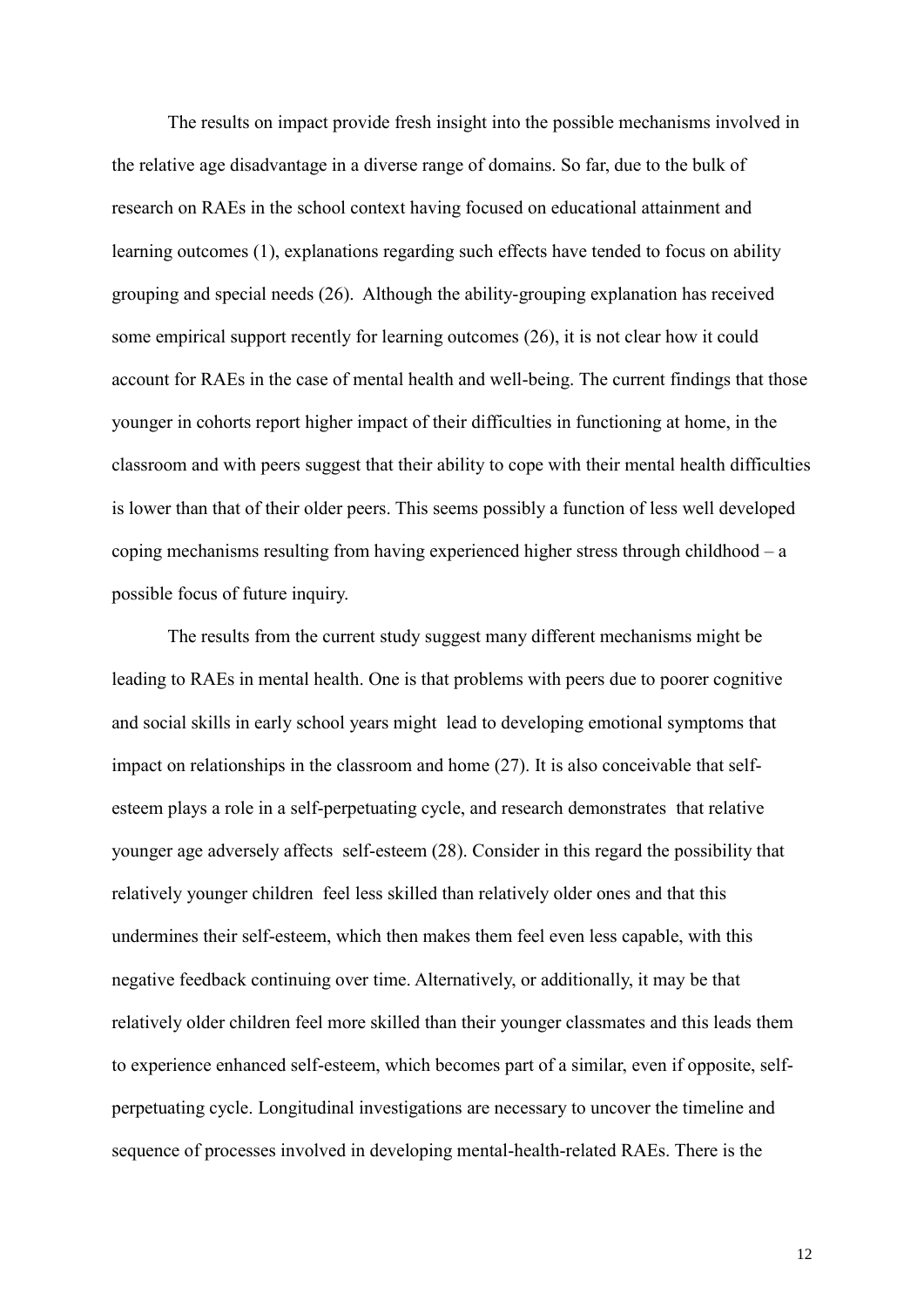possibility that negative consequences beget more negative consequences which leads to a self-perpetuating cycle resulting in lifelong disadvantage [\(29\)](#page-16-8). Not inconsistent with this view is evidence that the relative age disadvantage remains evident in post-compulsory education and unemployment in adulthood [\(30\)](#page-16-9).

#### **Study strengths and limitations**

The current study used a large community-based sample and a widely used measure of mental health. Although we found that more of the youngest children within cohorts scored above clinical threshold than older children, the current study was not positioned to determine how this translates into higher risk of diagnosis or need of specialist mental health treatment. However, there is evidence that the SDQ is a fairly reliable public health indicator of clinical need [\(31\)](#page-16-10), and existing research indicates that disproportionately more of the youngest children in a school cohort are likely to be receiving psychology services and intervention [\(7\)](#page-15-4) and special educational needs assessment [\(12,](#page-15-16) [32\)](#page-16-11).

The current study is also limited by the measures used, the cross-sectional design and the narrow age range that were the focus of inquiry. Further research would benefit from exploring RAEs in mental health, especially internalising symptoms and disorders, at different developmental stages to ascertain the effects of being younger in a cohort through childhood and adolescence. Investigating a wider range of moderators such as family factors and parenting might help understand those children at higher risk of experiencing RAEs. Additionally, investigation of RAEs on symptom development in longitudinal data will help illuminate the significance of RAEs as a risk factor for developing mental disorders.

Another limitation of the current study is the use of school-year based cut-offs, which although pertain to all children within schools, are not specific to mental health development (whereas RAEs in school attainment are linked with school cut-off dates and sporting achievement to sport cut-off dates). It is possible that setting-specific cut-offs such as for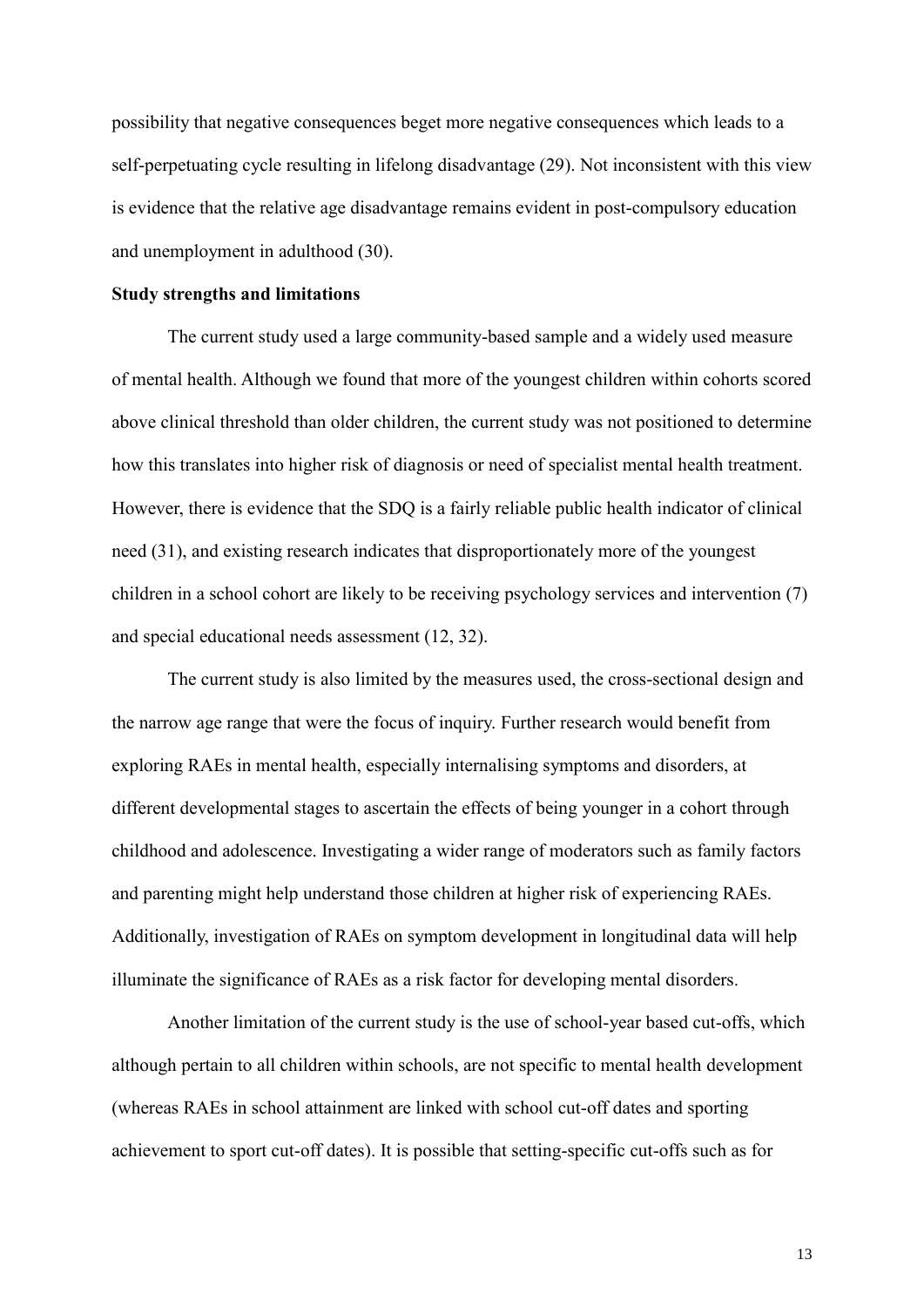sport teams, might affect the mental health of children involved in these activities, which future research might investigate.

### **Conclusion**

Suggested strategies or interventions to prevent or minimise RAEs have mainly been based on effects found for academic attainment and take one of two broad forms: 1) adaptations to the school admission process and system overhauls (e.g., staggered school starting dates, children starting school on a particular birthday irrespective of the school year and month-of-birth based in-school grouping); and, 2) interventions to increase support to reduce or prevent the disadvantage faced by younger individuals in any given cohort (e.g., use of age-standardized tests, increased RAE awareness among teachers and educational psychologists, monitoring referral rates to psychiatric units etc.) [\(33,](#page-16-12) [34\)](#page-16-13). There is limited evidence to suggest any of these strategies are effective. Clearly, understanding the domains in which RAEs operate, extent of the impact, and mechanisms underlying RAEs is required to inform the development of interventions and strategies [\(34\)](#page-16-13). In regards to mental health difficulties this study begins to provide evidence that only certain domains of mental illhealth are affected for younger individuals in cohorts. Further research is necessary in this area to help understand the developmental patterns of RAEs and the mechanisms involved for internalising and peer problems. Longitudinal data analysis and investigation of potential mediators will be a useful next step to unpack mental health related RAEs in childhood and adolescence and their later life impacts.

The results of the current study highlight the small yet relevant role that relative age within cohorts might play in the development of young people's internalising symptoms and peer relationships. This is pertinent given for mental health multiple risk factors can have greater effect cumulatively, hence, even if effects of being younger in cohorts are small, they should be taken into account when considering who is most at risk. The findings support its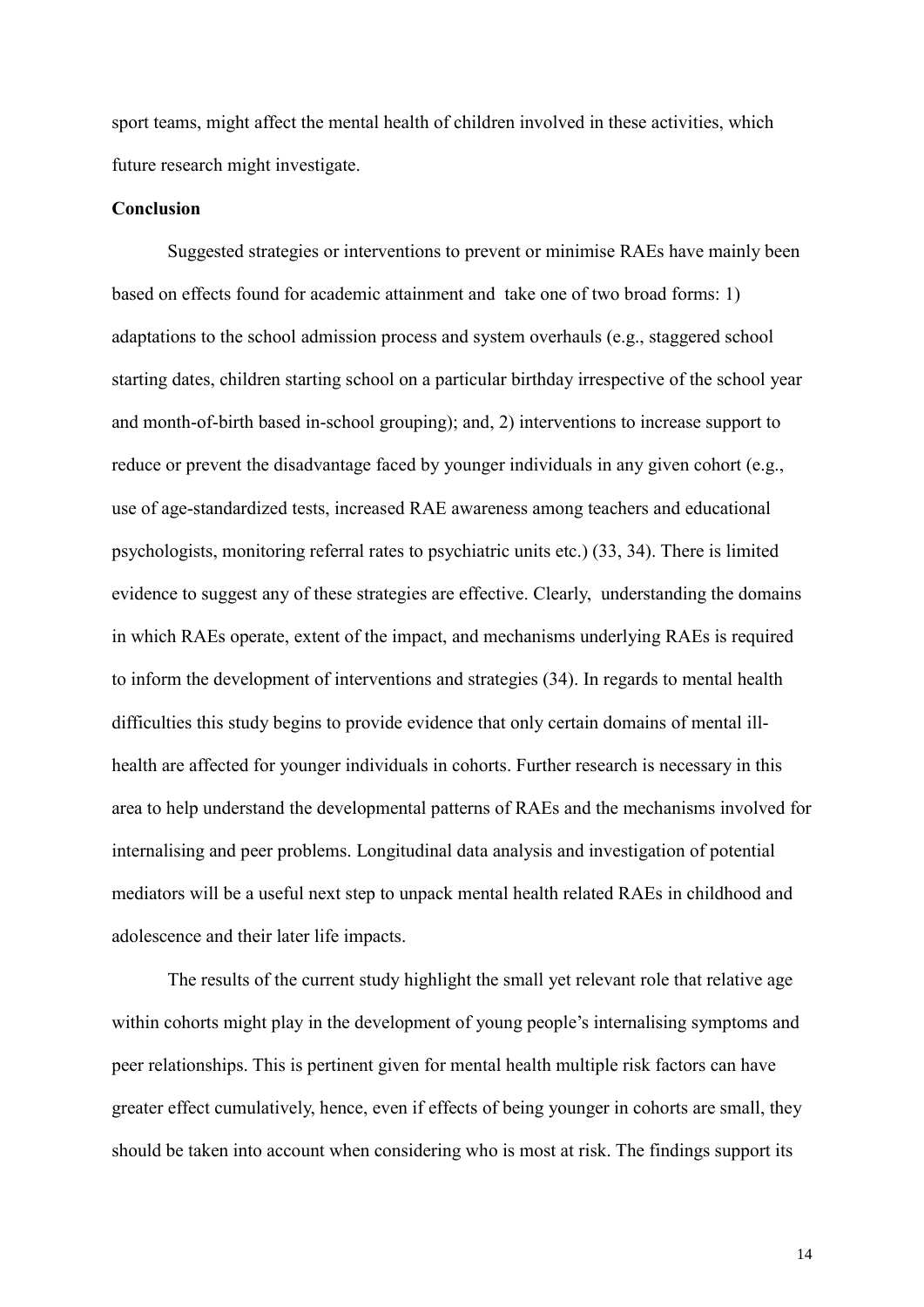inclusion as a relevant risk factor more widely in studies of development of psychopathology and school based mental health intervention research.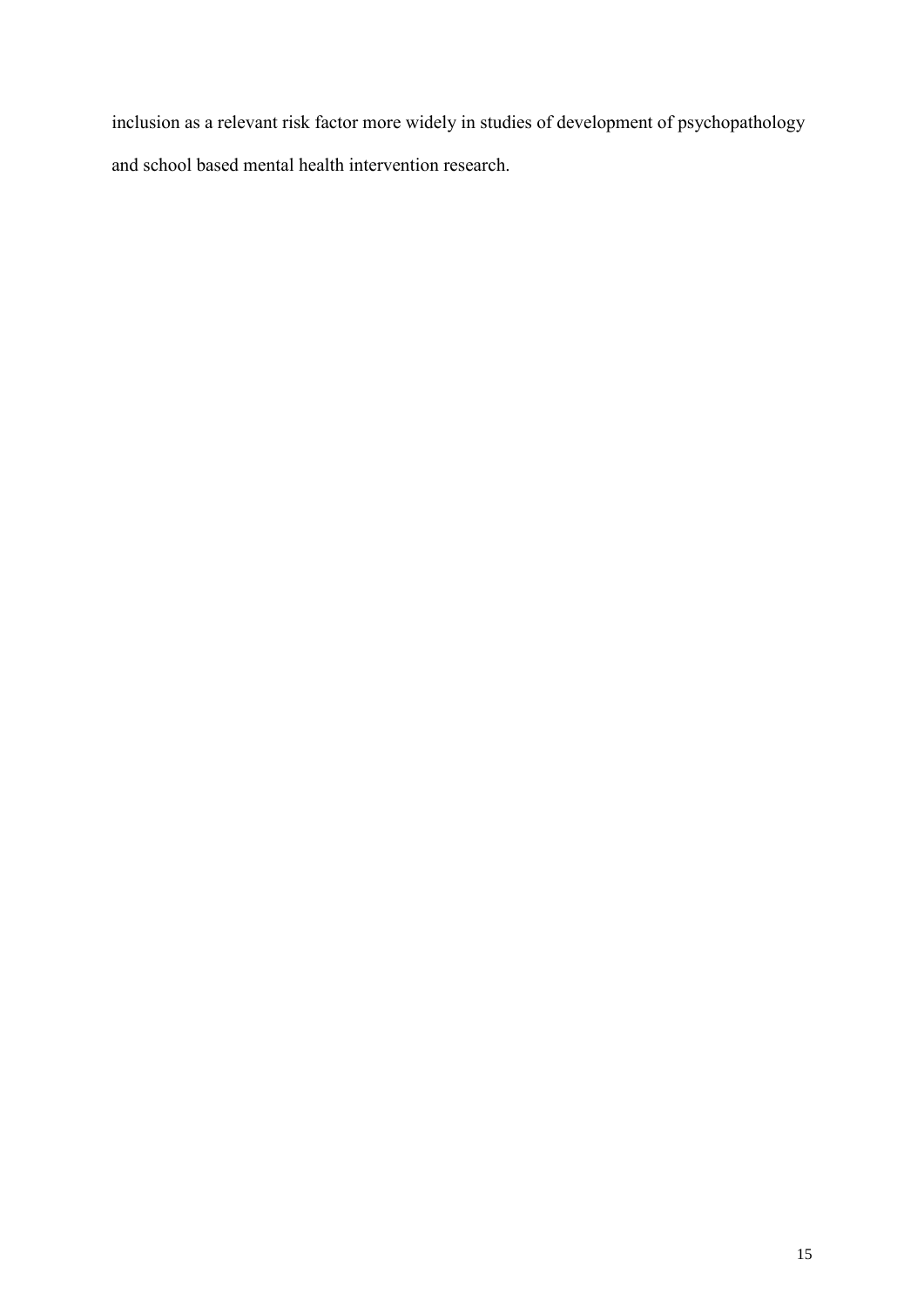## **References**

<span id="page-15-0"></span>[1] Alton A, Massey A. Date of birth and achievement in GCSE and GCE A‐level. Educational Research 1998;40:105-109.

[2] Bell JF, Daniels S. Are summer-born children disadvantaged? The birthdate effect in education. Oxford Review of Education 1990;16:67-80.

[3] Crawford C, Dearden L, Meghir C. When you are born matters: The impact of date of birth on educational outcomes in England. London: Institute for Fiscal Studies; 2010.

<span id="page-15-1"></span>[4] Cobley S, McKenna J, Baker J, et al. How pervasive are relative age effects in secondary school education? Journal of educational psychology 2009;101:520.

<span id="page-15-2"></span>[5] Dhuey E, Lipscomb S. Disabled or young? Relative age and special education diagnoses in schools. Economics of Education Review 2010;29:857-872.

<span id="page-15-3"></span>[6] Thompson AH, Barnsley RH, Dyck RJ. A new factor in youth suicide: the relative age effect. Canadian Journal of Psychiatry 1999;44:82-85.

<span id="page-15-4"></span>[7] Menet F, Eakin J, Stuart M, et al. Month of birth and effect on literacy, behaviour and referral to psychological service. Educational Psychology in Practice 2000;16:225-234.

<span id="page-15-5"></span>[8] Goodman R, Gledhill J, Ford T. Child psychiatric disorder and relative age within school year: cross sectional survey of large population sample. Bmj 2003;327:472.

<span id="page-15-6"></span>[9] Crawford C, Dearden L, Greaves E. Does when you are born matter? The impact of month of birth on children's cognitive and non-cognitive skills in England. London: Institute for Fiscal Studies; 2011.

<span id="page-15-7"></span>[10] Lien L, Tambs K, Oppedal B, et al. Is relatively young age within a school year a risk factor for mental health problems and poor school performance? A population-based crosssectional study of adolescents in Oslo, Norway. BMC public health 2005;5:102-109.

<span id="page-15-8"></span>[11] Cascio E, Schanzenbach DW. First in the class? Age and the education production function: National Bureau of Economic Research; 2007.

<span id="page-15-16"></span>[12] Martin RP, Foels P, Clanton G, et al. Season of Birth Is Related to Child Retention Rates, Achievement, and Rate of Diagnosis of Specific LD. Journal of Learning Disabilities 2004;37:307-317.

[13] Wilson G. The Effects of Season of Birth, Sex and Cognitive Abilities on the Assessment of Special Educational Needs. Educational Psychology 2000;20:153-166.

<span id="page-15-9"></span>[14] Green H, McGinnity A, Meltzer H, et al. Mental health of children and young people in Great Britain, 2004. Basingstoke, Hampshire; 2005.

<span id="page-15-10"></span>[15] Crawford C, Dearden L, Meghir C. When you are born matters: The impact of date of birth on child cognitive outcomes in England. London: Centre for the Economics of Education, London School of Economics and Political Science; 2007. Report No.: 0853281890.

<span id="page-15-11"></span>[16] Wolpert M, Deighton J, Patalay P, et al. Me and my school: Findings from the National Evaluation of Targeted Mental Health in Schools. Nottingham: DFE; 2011.

<span id="page-15-12"></span>[17] Hobbs G, Vignoles A. Is children's free school meal 'eligibility' a good proxy for family income? British Educational Research Journal 2010;36:673-690.

<span id="page-15-13"></span>[18] Goodman R, Meltzer H, Bailey V. The Strengths and Difficulties Questionnaire: A pilot study on the validity of the self-report version. European Child and Adolescent Psychiatry 1998;7:125-130.

<span id="page-15-14"></span>[19] Hagquist C. The psychometric properties of the self-reported SDQ–An analysis of Swedish data based on the Rasch model. Personality and Individual Differences 2007;43:1289-1301.

<span id="page-15-15"></span>[20] Patel V, Flisher AJ, Hetrick S, et al. Mental health of young people: a global publichealth challenge. The Lancet 2007;369:1302-1313.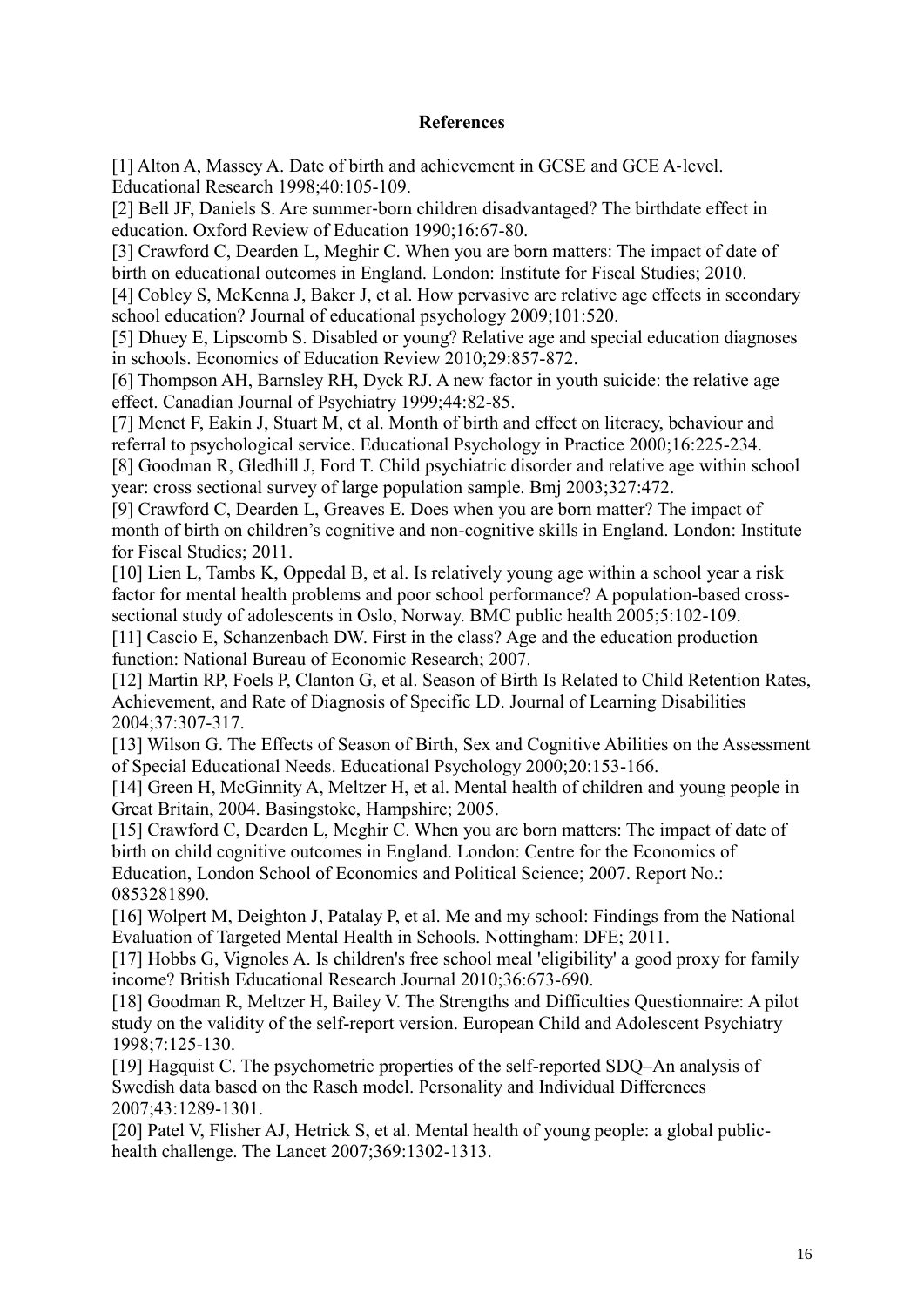<span id="page-16-0"></span>[21] Roza S, Hofstra M, van der Ende J, et al. Stable prediction of mood and anxiety disorders based on behavioral and emotional problems in childhood: A 14-year follow-up during childhood, adolescence, and young adulthood. American Journal of Psychiatry 2003;160:2116–2121.

<span id="page-16-1"></span>[22] Burleson BR, Applegate JL, Burke JA, et al. Communicative correlates of peer acceptance in childhood. Communication Education 1986;35:349-361.

<span id="page-16-2"></span>[23] Mostow AJ, Izard CE, Fine S, et al. Modeling Emotional, Cognitive, and Behavioral Predictors of Peer Acceptance. Child Development 2002;73:1775-1787.

<span id="page-16-3"></span>[24] Giedd JN, Blumenthal J, Jeffries NO, et al. Brain development during childhood and adolescence: a longitudinal MRI study. Nature neuroscience 1999;2:861-863.

<span id="page-16-5"></span><span id="page-16-4"></span>[25] Crawford C, Dearden L, Meghir C. When you are born matters: the impact of date of birth on educational outcomes in England.: The Institute of Fiscal Studies; 2010. [26] Campbell T. In-school ability grouping and the month of birth effect: Preliminary evidence from the Millennium Cohort Study. . London: Centre for Longitudinal Studies; 2013.

<span id="page-16-6"></span>[27] Howes C. Social-emotional classroom climate in child care, child-teacher relationships and children's second grade peer relations. Social Development 2000;9:191-204.

<span id="page-16-7"></span>[28] Thompson AH, Barnsley RH, Battle J. The relative age effect and the development of self-esteem. Educational Research 2004;46:313-320.

<span id="page-16-8"></span>[29] Thelen E, Smith LB. Dynamic Systems Theories. In: Lerner RM, Damon WR, eds. Handbook of child psychology: Theoretical models of human development, 6th edition. Hoboken, NJ: Wiley, 2006.

<span id="page-16-9"></span>[30] Crawford C, Dearden L, Greaves E. The impact of age within academic year on adult outcomes. Institute for Fiscal Studies (IFS), Working Paper 2013.

<span id="page-16-10"></span>[31] Goodman A, Goodman R. Population mean scores predict child mental disorder rates: validating SDQ prevalence estimators in Britain. Journal of Child Psychology and Psychiatry 2011;52:100-108.

<span id="page-16-11"></span>[32] Squires G, Humphrey N, Barlow A, et al. The identification of special educational needs and the month of birth: differential effects of category of need and level of assessment. European Journal of Special Needs Education 2012;27:469-481.

<span id="page-16-12"></span>[33] Reijneveld SA, Wiefferink CH, Brugman E, et al. Continuous admission to primary school and mental health problems. BMC public health 2006;6:145.

<span id="page-16-13"></span>[34] Sharp C, George N, Sargent C, et al. The influence of relative age on learner attainment and development: National foundation for educational research; 2009.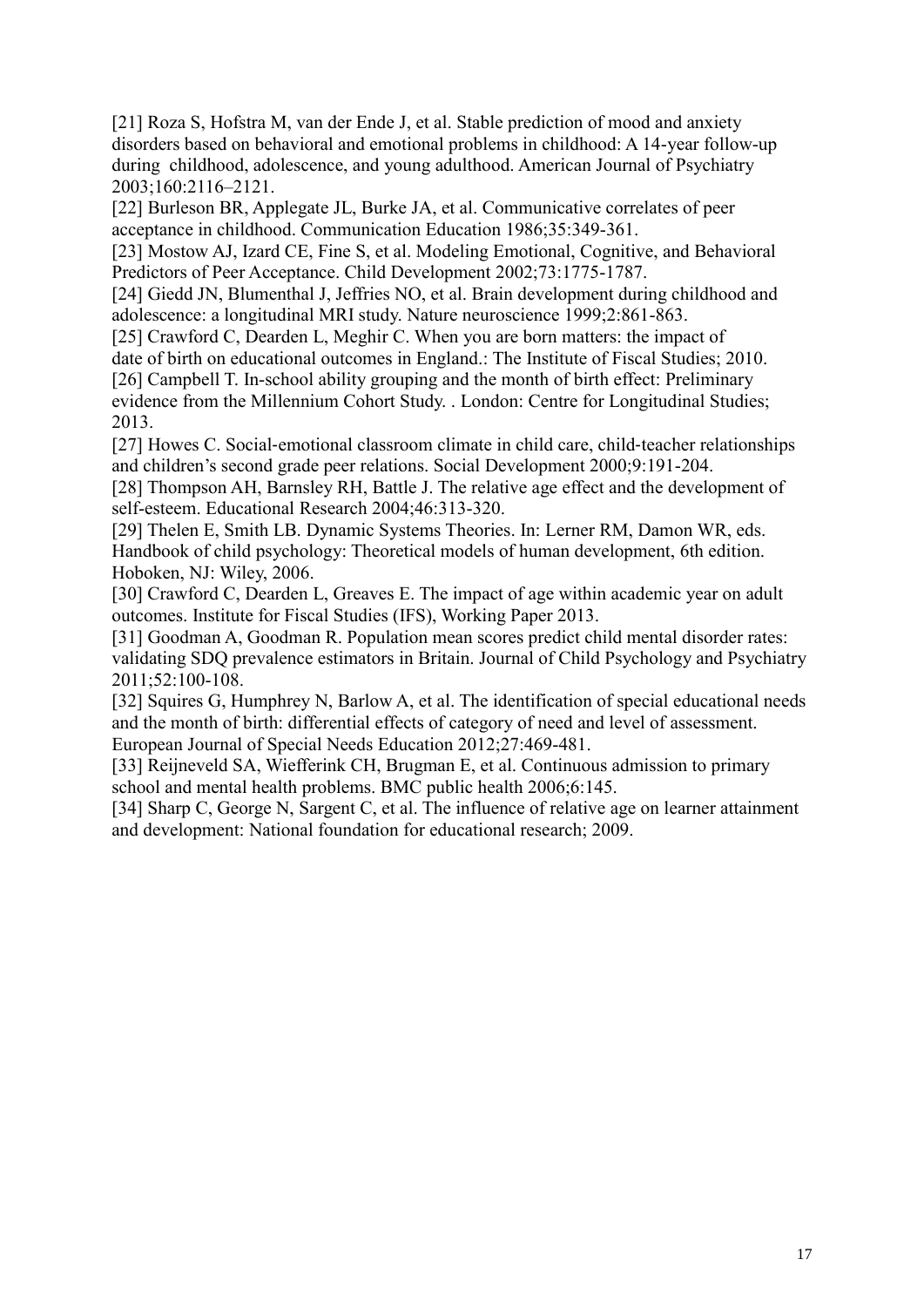|                              |                | <b>Oldest</b> (Sept-<br>Dec born) | <b>Middle (Dec-</b><br>April born) | Youngest<br>(May-Aug<br>born) | <b>Total sample</b> |  |
|------------------------------|----------------|-----------------------------------|------------------------------------|-------------------------------|---------------------|--|
| Gender                       | % Female       | 50.9%                             | 50.1%                              | 50.1%                         | 50.4%               |  |
| <b>SES</b>                   | % FSM eligible | 20%                               | 19.9%                              | 19.3%                         | 19.7%               |  |
| Hyperactivity                | Scale score    | 3.84(2.39)                        | 3.82(2.36)                         | 3.84(2.85)                    | 3.83(2.37)          |  |
|                              | Clinical %     | 23.5%                             | 22.9%                              | 23.0%                         | 23.1%               |  |
| Conduct<br>problems          | Scale score    | 2.10(1.96)                        | 2.11(1.95)                         | 2.11(1.94)                    | 2.10(1.95)          |  |
|                              | Clinical %     | 22.3%                             | 22.2%                              | 22.5%                         | 22.3%               |  |
| Emotional<br><b>Symptoms</b> | Scale score    | 2.60(2.20)                        | 2.69(2.21)                         | 2.78(2.24)                    | 2.69(2.22)          |  |
|                              | Clinical %     | 11.0%                             | 11.3%                              | 12.2%                         | 11.5%               |  |
| Peer problems                | Scale score    | 1.82(1.76)                        | 1.95(1.83)                         | 2.03(1.84)                    | 1.93(1.81)          |  |
|                              | Clinical %     | 15.8%                             | 18.4%                              | 19.8%                         | 18%                 |  |
| Prosocial<br>behaviour       | Scale score    | 7.42(1.94)                        | 7.48(1.92)                         | 7.46(1.91)                    | 7.45(1.92)          |  |
|                              | Clinical %     | 17.0%                             | 16.1%                              | 16.7%                         | 16.6%               |  |
| Total<br>difficulties        | Scale score    | 10.36(5.96)                       | 10.57(5.95)                        | 10.76(6.03)                   | 10.56(5.98)         |  |
|                              | Clinical %     | 19.0%                             | 20.3%                              | 21.7%                         | 20.3%               |  |
| Total impact                 | Scale score    | .78(1.79)                         | .82(1.82)                          | .88(1.87)                     | .83(1.83)           |  |
|                              | Clinical %     | 24.3%                             | 25.7%                              | 26.9%                         | 25.7%               |  |

## **Table 1: Descriptive statistics of key variables by relative age grouping**

SES- socio-economic status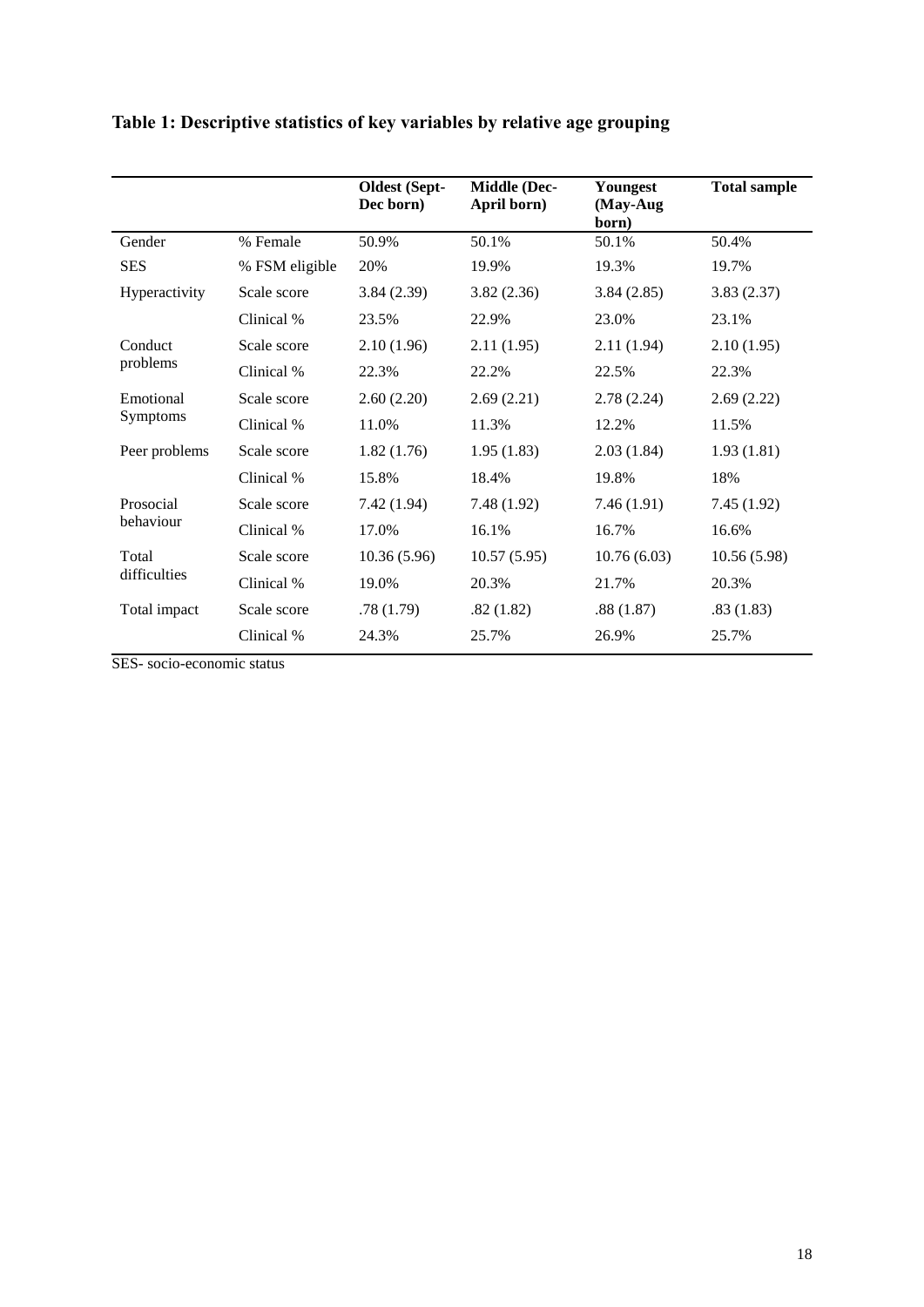|                                | Hyperactivity |          | Conduct<br>problems |          | Emotional<br>symptoms |          | Peer problems |          | Prosocial<br>behaviour |          |              | <b>Total difficulties</b> | Total impact |          |
|--------------------------------|---------------|----------|---------------------|----------|-----------------------|----------|---------------|----------|------------------------|----------|--------------|---------------------------|--------------|----------|
| Variable                       | $\Delta R^2$  | $\beta$  | $\Delta R^2$        | $\beta$  | $\Delta R^2$          | $\beta$  | $\Delta R^2$  | $\beta$  | $\Delta R^2$           | $\beta$  | $\Delta R^2$ | $\beta$                   | $\Delta R^2$ | $\beta$  |
| Step 1                         | $.022**$      |          | $.068**$            |          | $.022**$              |          | $.017**$      |          | $.078**$               |          | $.026**$     |                           | $.014**$     |          |
| Gender                         |               | $-.13**$ |                     | $-.22**$ |                       | $.14**$  |               | $-.09**$ |                        | $.27**$  |              | $-.10**$                  |              | $-.07**$ |
| <b>SES</b>                     |               | $.08**$  |                     | $.15**$  |                       | $.05**$  |               | .09**    |                        | $-.07**$ |              | $.13**$                   |              | $.09**$  |
| Gender*SES                     |               | $-.01$   |                     | $-.03*$  |                       | .00      |               | .00      |                        | .02      |              | $-.01$                    |              | $-.02$   |
| Step 2                         | .000          |          | .000                |          | $.001**$              |          | $.003**$      |          | .000                   |          | $.001**$     |                           | $.001*$      |          |
| Gender                         |               | $-.13**$ |                     | $-.22**$ |                       | $.14**$  |               | $-.09**$ |                        | $.27**$  |              | $-.10**$                  |              | $-.07**$ |
| <b>SES</b>                     |               | $.08**$  |                     | $.15**$  |                       | $.05**$  |               | $.09**$  |                        | $-.07**$ |              | $.13**$                   |              | $.09**$  |
| Gender*SES                     |               | $-.01$   |                     | $-.03*$  |                       | .00      |               | .00.     |                        | .02      |              | $-.01$                    |              | $-.02$   |
| Relative age (middle)          |               | $-.01$   |                     | .00      |                       | $.02*$   |               | $.04**$  |                        | .02      |              | .02                       |              | .01      |
| Relative age (youngest)        |               | $-.00$   |                     | .00      |                       | $.04**$  |               | $.06**$  |                        | .01      |              | $.03**$                   |              | $.03**$  |
| Step 3                         | .000          |          | .000                |          | .000                  |          | .000          |          | .000                   |          | .000         |                           | .000         |          |
| Gender                         |               | $-.13**$ |                     | $-.22**$ |                       | $.15***$ |               | $-.09**$ |                        | $.27**$  |              | $-.10**$                  |              | $-.05**$ |
| <b>SES</b>                     |               | $.09**$  |                     | $.15**$  |                       | $.06**$  |               | $.08**$  |                        | $-.09**$ |              | $.13**$                   |              | $.10**$  |
| Gender*SES                     |               | $-.01$   |                     | $-.03*$  |                       | .00      |               | .00      |                        | .02      |              | $-.01$                    |              | $-.02$   |
| Relative age (middle)          |               | $-.00$   |                     | .00      |                       | $.03*$   |               | $.05**$  |                        | .01      |              | .03                       |              | $.03*$   |
| Relative age (youngest)        |               | $-.00$   |                     | .00      |                       | $.04**$  |               | $.05**$  |                        | .01      |              | $.03*$                    |              | $.04**$  |
| Relative age (middle)*gender   |               | .00      |                     | .00      |                       | $-.01$   |               | $-.02$   |                        | $-.01$   |              | $-.01$                    |              | $-.02$   |
| Relative age (middle)*SES      |               | $-.00.$  |                     | $-.01$   |                       | $-.02$   |               | $-.00$   |                        | .02      |              | $-.01$                    |              | $-.01$   |
| Relative age (youngest)*gender |               | .01      |                     | .01      |                       | $-.01$   |               | $-.00$   |                        | $-.01$   |              | .01                       |              | $-.02$   |
| Relative age (youngest)*SES    |               | $-.01$   |                     | $-.00$   |                       | .01      |               | .02      |                        | .02      |              | .00                       |              | $-.01$   |
| Total $R^2$                    | $.022**$      |          | $.068**$            |          | $.024**$              |          | $.020**$      |          | $.078**$               |          | $.027**$     |                           | $.015**$     |          |

**Table 2: Hierarchical multiple regression analyses predicting mental health outcomes**

Note. \*p<.01, \*\*p<.001; SES- socio-economic status